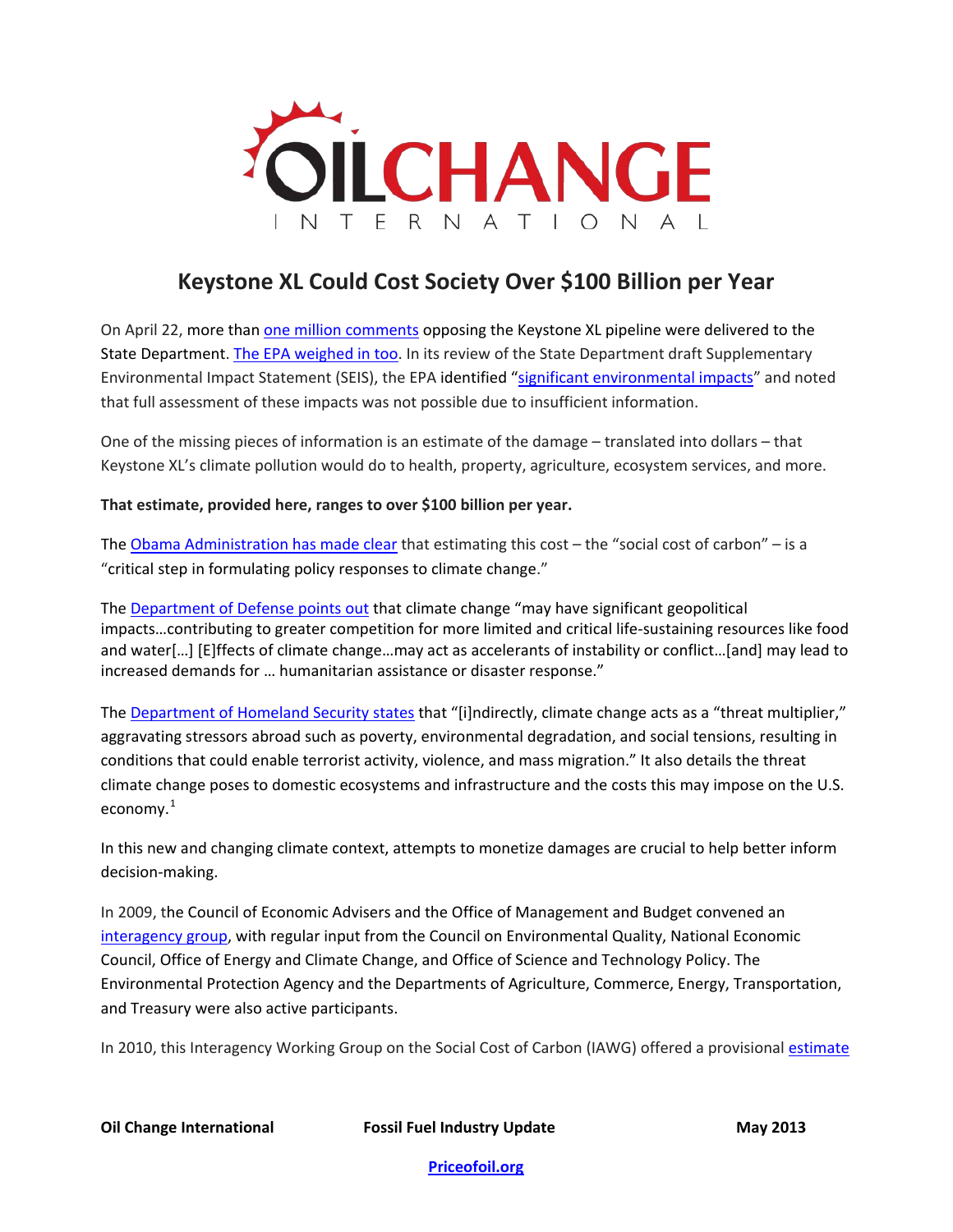of the social cost of carbon (SCC) for carbon dioxide; i.e., they estimated the dollar value of some of the damage done to human society, per metric ton of  $CO<sub>2</sub>$ , as that ton is added to the cumulative global sum of emissions.

The IAWG emphasized that its analysis has a "number of limitations" and that the estimates are "incomplete." To take just one example, [Ocean Acidification,](http://www.pmel.noaa.gov/co2/story/Ocean+Acidification) a "potentially large damage from  $CO<sub>2</sub>$ emissions" is not quantified in the analysis (let alone monetized).

Further, the IAWG used a limited set of discount rates and "provided a rationale for the upper end discount rates it selected, but [did not do the same for](http://link.springer.com/article/10.1007/s13412-012-0087-7) *excluding* lower values."[2](#page-3-0) High discount rates yield low estimates of the cost of damages.

According to Senator Sheldon Whitehouse [D-RI], the Administration is [currently reassessing](http://blog.thephoenix.com/BLOGS/notfornothing/archive/2013/03/25/sheldon-whitehouse-on-the-carbon-tax.aspx) the low SCC estimates published in 2010 obtained from the unbalanced set of discount rates. By including the previously excluded lower discount rates, while otherwise applying the same IAWG methodology, the upper-range SCC estimate increases by an order of magnitude.<sup>[3](#page-3-1)</sup> Therefore, while the methodology for calculating the social cost of  $CO<sub>2</sub>$  is still developing, the range of possible cost estimates is very wide, ranging from \$5 to as much as \$758 per ton. (See Endnote 3.)

Because the difference in lifecycle emissions between tar sands oil and average U.S. crude is ["a major focus](http://epa.gov/compliance/nepa/keystone-xl-project-epa-comment-letter-20130056.pdf)  [of the public debate,](http://epa.gov/compliance/nepa/keystone-xl-project-epa-comment-letter-20130056.pdf)" the EPA expects State to estimate the monetized damage based on this difference in emissions, i.e., based on "incremental" emissions relative to a business-as-usual average-U.S.-crudes scenario.

But business-as-usual, aka "current policies", has, in the words of the chief economist of the International Energy Agency, ["catastrophic implications for all of us.](http://www.bloomberg.com/video/79801626--catastrophic-implications-of-climate-policy.html)" Guaranteed climate catastrophe is clearly a disastrous basis for policy-making and we need to start measuring policies against scenarios that avoid disaster. This is one reason why estimating the social cost of the climate damage of the Keystone XL pipeline should not be based on the incremental emissions relative to a conventional fossil fuel scenario, but instead should be based on [the pipeline's full climate pollution footprint.](http://priceofoil.org/2013/04/16/cooking-the-books-the-true-climate-impact-of-keystone-xl/)

As it turns out, this "full footprint" approach is the approach the International Monetary Fund took earlier this year when estimating the [current global fossil fuel subsidy](http://www.imf.org/external/np/pp/eng/2013/012813.pdf) arising from the failure to put a price on climate pollution. [4](#page-3-2)

As previous Oil Change International analysis has shown, the Keystone XL pipeline's total carbon footprint would be over 181 million tons of  $CO<sub>2</sub>e$  per year.

Using the IAWG SCC estimates, Keystone XL's social cost of carbon would range from \$1 billion to over \$10 billion per year, in the pipeline's first year of operating.<sup>[5](#page-3-3)</sup>

In emphasizing the importance of considering the full range of SCC estimates, the IAWG points out: "no consensus exists on the appropriate [discount] rate to use in an intergenerational context." However, this

**Oil Change International Fossil Fuel Industry Update May 2013**

**[Priceofoil.org](http://priceofoil.org/)**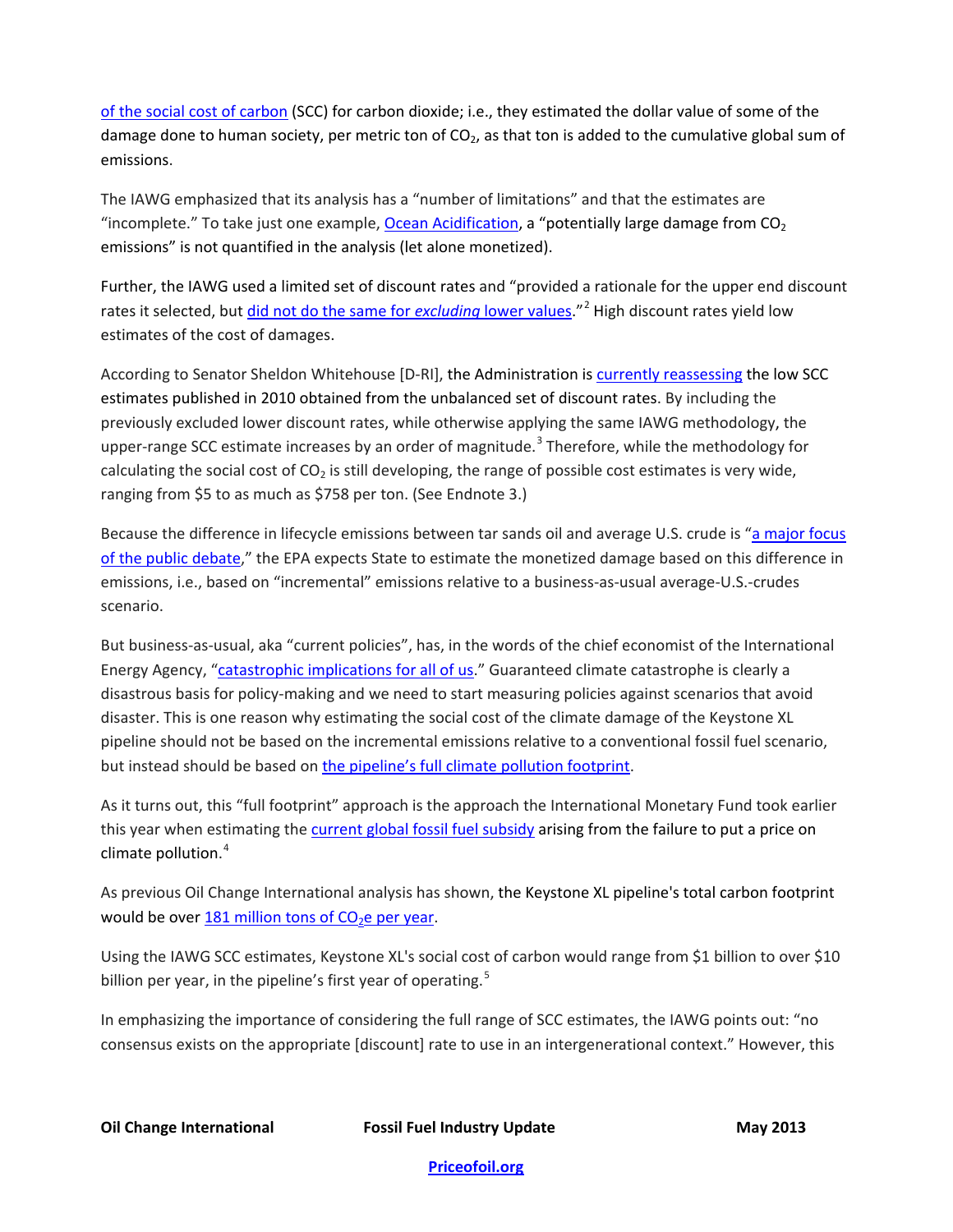point applies not only to the range of discount rates the IAWG *did* consider, but also to discount rates that they did *not* consider. Taking this fuller range into account, Keystone XL's SCC price tag could range from \$1 billion to *over \$100 billion* in the pipeline's first year of operations, and grow from there.<sup>[6](#page-3-4)</sup>

### **If society has to subsidize Keystone XL to the tune of billions of dollars per year, maybe over \$100 billion per year, how can it possibly be in the national interest?**

So far, the State Department's assessment has failed entirely to consider the social cost of carbon. Until government agencies properly account for the cost of climate change caused by major fossil fuel infrastructure, projects like Keystone XL will continue to impose disproportionate costs on society. The failure to account for those costs is at the root of our failure to address global climate change and its consequences.

## **ENDNOTES**

### <sup>2</sup> Open [Access pdf Here](http://www.eenews.net/assets/2012/09/17/document_gw_05.pdf)

 $3$  The IAWG selected four SCC estimates: "For 2010, these estimates are \$5, \$21, \$35, and \$65 [per ton of CO<sub>2</sub>] (in 2007 dollars). The first three estimates are based on the average SCC across models and socio-economic and emissions scenarios at the 5, 3, and 2.5 percent discount rates, respectively. The fourth value is included to represent the higher-than-expected impacts from temperature change further out in the tails of the SCC distribution. For this purpose, we use the SCC value for the 95<sup>th</sup> percentile at a 3 percent discount rate. [...] These SCC estimates also grow over time. For instance, the central value increases to \$24 per ton of CO<sub>2</sub> in 2015 and \$26 per ton of CO<sub>2</sub> in 2020." Johnson & Hope 2012 [\[open access pdf here\]](http://www.eenews.net/assets/2012/09/17/document_gw_05.pdf) use the IAWG methodology but expand the range of discount rates considered to include 1, 1.5, and 2 percent discount rates, so that there are six estimates based on the respective averages across models and socio-economic scenarios. For 2010, the three additional estimates are \$62, \$122, and \$266 per ton of  $CO<sub>2</sub>$  (in 2007 dollars). The question arises how to represent the risk of impacts from temperature change further out in the tails of the SCC distribution, for this fuller range. The IAWG used the SCC value for the 95<sup>th</sup> percentile at a 3 percent discount rate in its limited discount rate analysis. But that value is much smaller than two of the average values in the expanded analysis. The SCC value for the 95<sup>th</sup> percentile at the (new) mid-range discount rate can't play this role, either, because the new center is in between the 2 percent and 2.5 percent discount rates, and that 95<sup>th</sup> percentile is still too small as it turns out. If we instead choose the SCC value for the 95<sup>th</sup> percentile at a 1 percent discount rate, we get \$758 as our seventh and highest value. So the full range would be \$5 - \$758. If we instead simply double the highest average value (based on \$65 having been roughly 2 x \$35) – we get 2 x \$266, and the full range would be \$5 - \$532. Either way (whether we use \$532 or \$758), the upper range SCC value is roughly an order of magnitude larger than the upper range value obtained when only considering the limited range of discount rates considered by the IAWG in 2009-2010.

### **Oil Change International Fossil Fuel Industry Update May 2013**

<span id="page-2-0"></span> $1$  "More intense storms, frequent heavy precipitation, heat waves, drought, extreme flooding, and higher sea levels could significantly change the types and magnitudes of hazards impacting communities and the emergency management professionals serving them […] The impacts of climate change could directly affect the Nation's critical infrastructure. In U.S. coastal regions, rising sea levels, higher storm surge, and increased erosion could damage or destroy critical infrastructure […] [H]igher temperatures and more frequent or severe heat waves could buckle railways, damage roads, and strain power systems […] Higher temperatures and more intense storms may cause damage or disruptions to telecommunications and power systems, creating challenges for telecommunications infrastructure, emergency communications, and cybersecurity […] [H]igher temperatures may change patterns of human, animal, and plant diseases […] In addition, severe weather events, mass migration issues, pandemics, and degraded [critical infrastructure and key resources] could stretch Federal resources, placing a greater burden on [State, Local, Tribal and Territorial] and private sector partners."